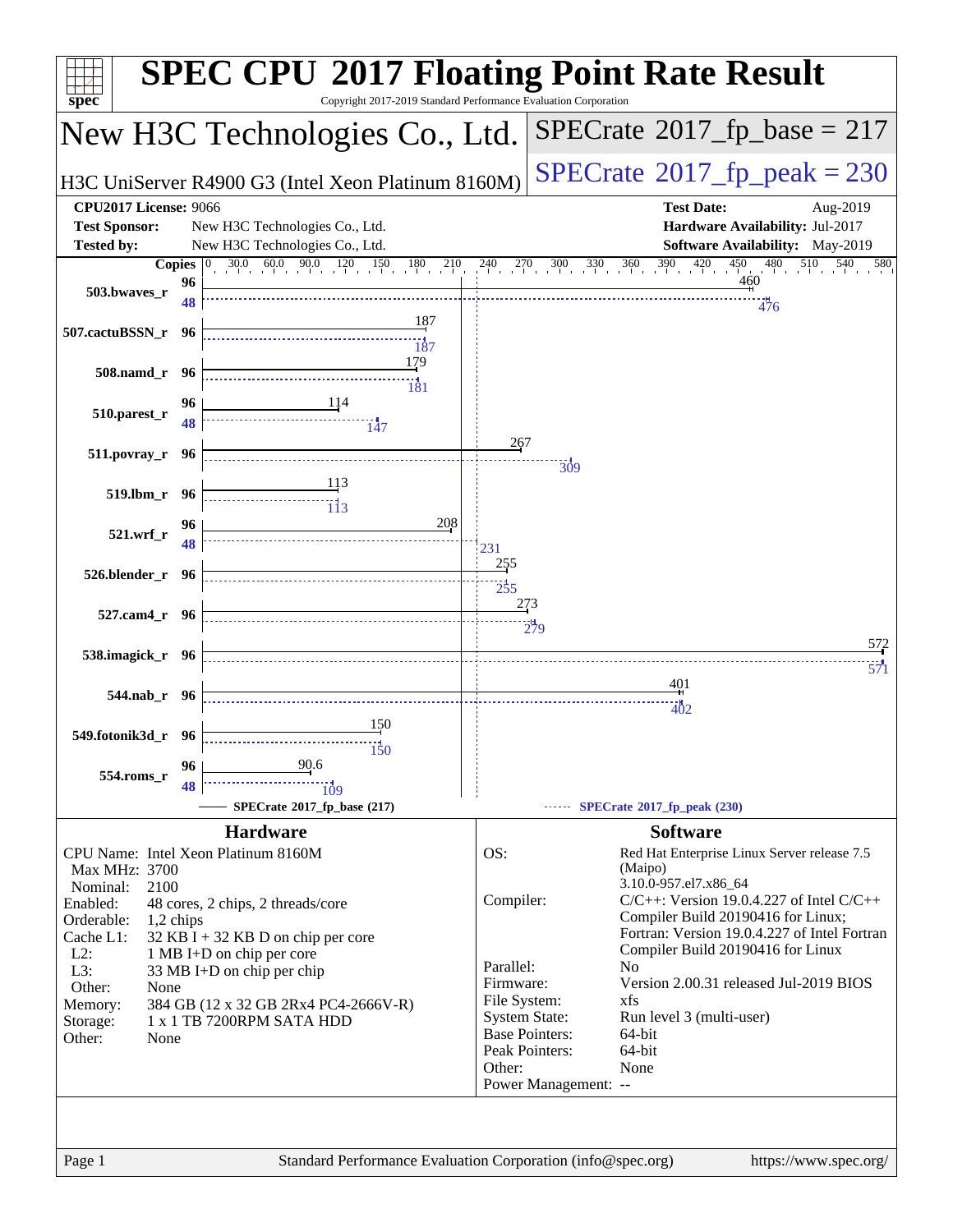| $SPECTate$ <sup>®</sup> 2017_fp_base = 217<br>New H3C Technologies Co., Ltd.                                                                                                                                                 |                                                                          |                |       |                |       |                      |            |               |                |              |                |              |                |              |
|------------------------------------------------------------------------------------------------------------------------------------------------------------------------------------------------------------------------------|--------------------------------------------------------------------------|----------------|-------|----------------|-------|----------------------|------------|---------------|----------------|--------------|----------------|--------------|----------------|--------------|
| $SPECTate@2017fr peak = 230$<br>H3C UniServer R4900 G3 (Intel Xeon Platinum 8160M)                                                                                                                                           |                                                                          |                |       |                |       |                      |            |               |                |              |                |              |                |              |
| <b>CPU2017 License: 9066</b><br><b>Test Date:</b><br>Aug-2019                                                                                                                                                                |                                                                          |                |       |                |       |                      |            |               |                |              |                |              |                |              |
| <b>Test Sponsor:</b><br>New H3C Technologies Co., Ltd.<br>Hardware Availability: Jul-2017                                                                                                                                    |                                                                          |                |       |                |       |                      |            |               |                |              |                |              |                |              |
| <b>Tested by:</b>                                                                                                                                                                                                            | New H3C Technologies Co., Ltd.<br><b>Software Availability:</b> May-2019 |                |       |                |       |                      |            |               |                |              |                |              |                |              |
|                                                                                                                                                                                                                              |                                                                          |                |       |                |       | <b>Results Table</b> |            |               |                |              |                |              |                |              |
| <b>Base</b><br><b>Peak</b>                                                                                                                                                                                                   |                                                                          |                |       |                |       |                      |            |               |                |              |                |              |                |              |
| <b>Benchmark</b>                                                                                                                                                                                                             | <b>Copies</b>                                                            | <b>Seconds</b> | Ratio | <b>Seconds</b> | Ratio | <b>Seconds</b>       | Ratio      | <b>Copies</b> | <b>Seconds</b> | <b>Ratio</b> | <b>Seconds</b> | <b>Ratio</b> | <b>Seconds</b> | <b>Ratio</b> |
| 503.bwayes r                                                                                                                                                                                                                 | 96                                                                       | 2094           | 460   | 2095           | 460   | 2083                 | 462        | 48            | 1011           | 476          | 1011           | 476          | 1016           | 474          |
| 507.cactuBSSN_r                                                                                                                                                                                                              | 96                                                                       | 648            | 187   | 649            | 187   | 649                  | <b>187</b> | 96            | 650            | 187          | 654            | 186          | 651            | <b>187</b>   |
| $508$ .namd $r$                                                                                                                                                                                                              | 96                                                                       | 508            | 179   | 507            | 180   | 508                  | 179        | 96            | 504            | <b>181</b>   | 504            | 181          | 503            | 181          |
| 510.parest_r                                                                                                                                                                                                                 | 96                                                                       | 2202           | 114   | 2207           | 114   | 2200                 | 114        | 48            | 856            | 147          | 853            | 147          | 858            | 146          |
| $511.$ povray_r                                                                                                                                                                                                              | 96                                                                       | 838            | 267   | 840            | 267   | 839                  | 267        | 96            | 726            | 309          | 726            | 309          | 724            | 310          |
| 519.lbm_r                                                                                                                                                                                                                    | 96                                                                       | 892            | 113   | 892            | 113   | 892                  | 113        | 96            | 892            | 113          | 892            | 113          | 892            | 113          |
| 521.wrf r                                                                                                                                                                                                                    | 96                                                                       | 1034           | 208   | 1031           | 209   | 1033                 | 208        | 48            | 466            | 231          | 466            | 231          | 467            | 230          |
| 526.blender r                                                                                                                                                                                                                | 96                                                                       | 572            | 256   | 573            | 255   | 573                  | 255        | 96            | 572            | 255          | 573            | 255          | 572            | 255          |
| 527.cam4 r                                                                                                                                                                                                                   | 96                                                                       | 616            | 272   | 615            | 273   | 614                  | 273        | 96            | 608            | 276          | 602            | 279          | 601            | 279          |
| 538.imagick_r                                                                                                                                                                                                                | 96                                                                       | 418            | 572   | 418            | 571   | 417                  | 572        | 96            | 418            | 571          | 418            | 571          | 417            | 572          |
| 544.nab_r                                                                                                                                                                                                                    | 96                                                                       | 400            | 404   | 403            | 401   | 404                  | 400        | 96            | 403            | 401          | 401            | 403          | 401            | 402          |
| 549.fotonik3d r                                                                                                                                                                                                              | 96                                                                       | 2500           | 150   | 2500           | 150   | 2501                 | 150        | 96            | 2501           | 150          | 2501           | 150          | 2501           | 150          |
| 554.roms r                                                                                                                                                                                                                   | 96                                                                       | 1683           | 90.7  | 1689           | 90.3  | 1683                 | 90.6       | 48            | 698            | 109          | 701            | 109          | 700            | <b>109</b>   |
| $SPECrate$ <sup>®</sup> 2017_fp_base =                                                                                                                                                                                       |                                                                          |                | 217   |                |       |                      |            |               |                |              |                |              |                |              |
| $SPECrate*2017_fp\_peak =$                                                                                                                                                                                                   |                                                                          |                | 230   |                |       |                      |            |               |                |              |                |              |                |              |
| Results appear in the order in which they were run. Bold underlined text indicates a median measurement.                                                                                                                     |                                                                          |                |       |                |       |                      |            |               |                |              |                |              |                |              |
| <b>Submit Notes</b>                                                                                                                                                                                                          |                                                                          |                |       |                |       |                      |            |               |                |              |                |              |                |              |
| The numactl mechanism was used to bind copies to processors. The config file option 'submit'<br>was used to generate numactl commands to bind each copy to a specific processor.<br>For details, please see the config file. |                                                                          |                |       |                |       |                      |            |               |                |              |                |              |                |              |

Stack size set to unlimited using "ulimit -s unlimited"

### **[General Notes](http://www.spec.org/auto/cpu2017/Docs/result-fields.html#GeneralNotes)**

Environment variables set by runcpu before the start of the run: LD\_LIBRARY\_PATH = "/home/speccpu/lib/intel64"

 Binaries compiled on a system with 1x Intel Core i9-799X CPU + 32GB RAM memory using Redhat Enterprise Linux 7.5 Transparent Huge Pages enabled by default Prior to runcpu invocation Filesystem page cache synced and cleared with: sync; echo 3> /proc/sys/vm/drop\_caches runcpu command invoked through numactl i.e.: numactl --interleave=all runcpu <etc> Yes: The test sponsor attests, as of date of publication, that CVE-2017-5754 (Meltdown) is mitigated in the system as tested and documented.

**(Continued on next page)**

|  | Page 2 | Standard Performance Evaluation Corporation (info@spec.org) | https://www.spec.org/ |
|--|--------|-------------------------------------------------------------|-----------------------|
|--|--------|-------------------------------------------------------------|-----------------------|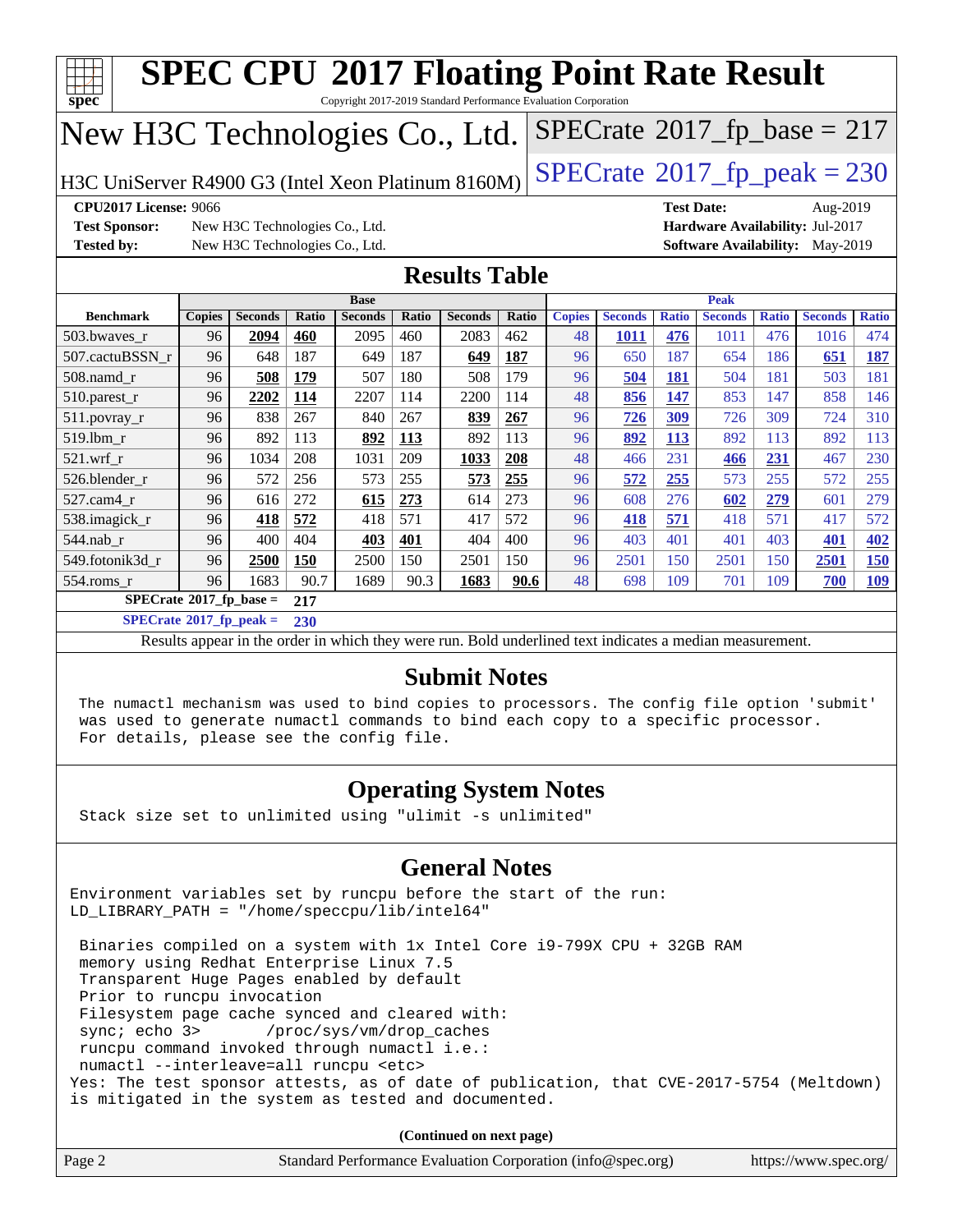

# **[SPEC CPU](http://www.spec.org/auto/cpu2017/Docs/result-fields.html#SPECCPU2017FloatingPointRateResult)[2017 Floating Point Rate Result](http://www.spec.org/auto/cpu2017/Docs/result-fields.html#SPECCPU2017FloatingPointRateResult)**

Copyright 2017-2019 Standard Performance Evaluation Corporation

### New H3C Technologies Co., Ltd.

H3C UniServer R4900 G3 (Intel Xeon Platinum  $8160M$ ) [SPECrate](http://www.spec.org/auto/cpu2017/Docs/result-fields.html#SPECrate2017fppeak)<sup>®</sup>[2017\\_fp\\_peak = 2](http://www.spec.org/auto/cpu2017/Docs/result-fields.html#SPECrate2017fppeak)30

 $SPECTate@2017_fp\_base = 217$ 

**[Test Sponsor:](http://www.spec.org/auto/cpu2017/Docs/result-fields.html#TestSponsor)** New H3C Technologies Co., Ltd. **[Hardware Availability:](http://www.spec.org/auto/cpu2017/Docs/result-fields.html#HardwareAvailability)** Jul-2017 **[Tested by:](http://www.spec.org/auto/cpu2017/Docs/result-fields.html#Testedby)** New H3C Technologies Co., Ltd. **[Software Availability:](http://www.spec.org/auto/cpu2017/Docs/result-fields.html#SoftwareAvailability)** May-2019

**[CPU2017 License:](http://www.spec.org/auto/cpu2017/Docs/result-fields.html#CPU2017License)** 9066 **[Test Date:](http://www.spec.org/auto/cpu2017/Docs/result-fields.html#TestDate)** Aug-2019

### **[General Notes \(Continued\)](http://www.spec.org/auto/cpu2017/Docs/result-fields.html#GeneralNotes)**

Yes: The test sponsor attests, as of date of publication, that CVE-2017-5753 (Spectre variant 1) is mitigated in the system as tested and documented. Yes: The test sponsor attests, as of date of publication, that CVE-2017-5715 (Spectre variant 2) is mitigated in the system as tested and documented.

### **[Platform Notes](http://www.spec.org/auto/cpu2017/Docs/result-fields.html#PlatformNotes)**

Page 3 Standard Performance Evaluation Corporation [\(info@spec.org\)](mailto:info@spec.org) <https://www.spec.org/> BIOS Settings: Set SNC to Enabled Set IMC Interleaving to 1-way Interleave Set LLC Prefetch to Enabled Set XPT Prefetch to Enabled Set DCU Streamer Prefetch to Disabled Set Intel VT for Directed I/O (VT-d) to Disabled Sysinfo program /home/speccpu/bin/sysinfo Rev: r5974 of 2018-05-19 9bcde8f2999c33d61f64985e45859ea9 running on localhost.localdomain Mon Aug 19 22:51:18 2019 SUT (System Under Test) info as seen by some common utilities. For more information on this section, see <https://www.spec.org/cpu2017/Docs/config.html#sysinfo> From /proc/cpuinfo model name : Intel(R) Xeon(R) Platinum 8160M CPU @ 2.10GHz 2 "physical id"s (chips) 96 "processors" cores, siblings (Caution: counting these is hw and system dependent. The following excerpts from /proc/cpuinfo might not be reliable. Use with caution.) cpu cores : 24 siblings : 48 physical 0: cores 0 1 2 3 4 5 8 9 10 11 12 13 16 17 18 19 20 21 24 25 26 27 28 29 physical 1: cores 0 1 2 3 4 5 8 9 10 11 12 13 16 17 18 19 20 21 24 25 26 27 28 29 From lscpu: Architecture: x86\_64 CPU op-mode(s): 32-bit, 64-bit Byte Order: Little Endian CPU(s): 96 On-line CPU(s) list: 0-95 Thread(s) per core: 2 Core(s) per socket: 24 Socket(s): 2 NUMA node(s): 4 Vendor ID: GenuineIntel CPU family: 6 Model: 85 **(Continued on next page)**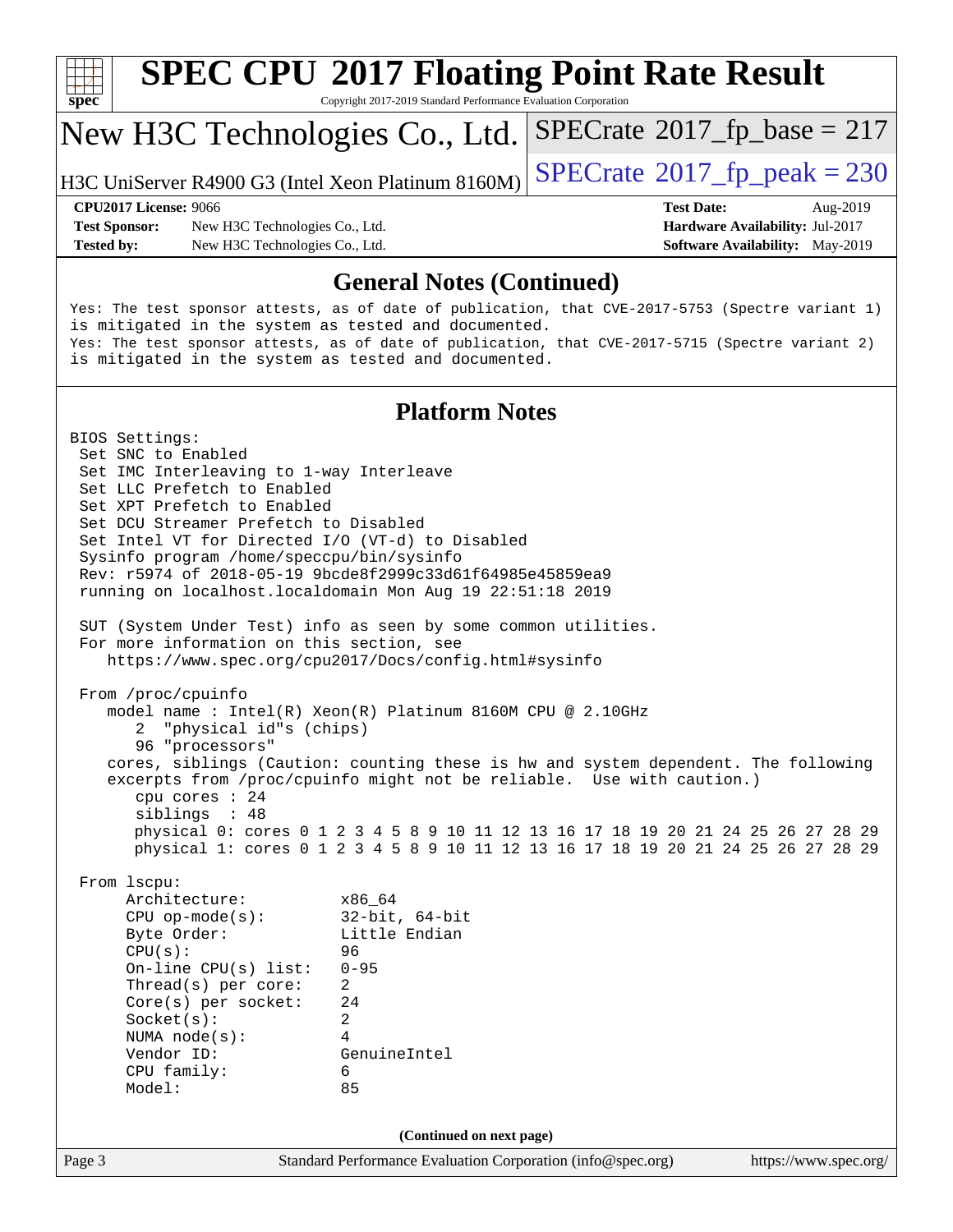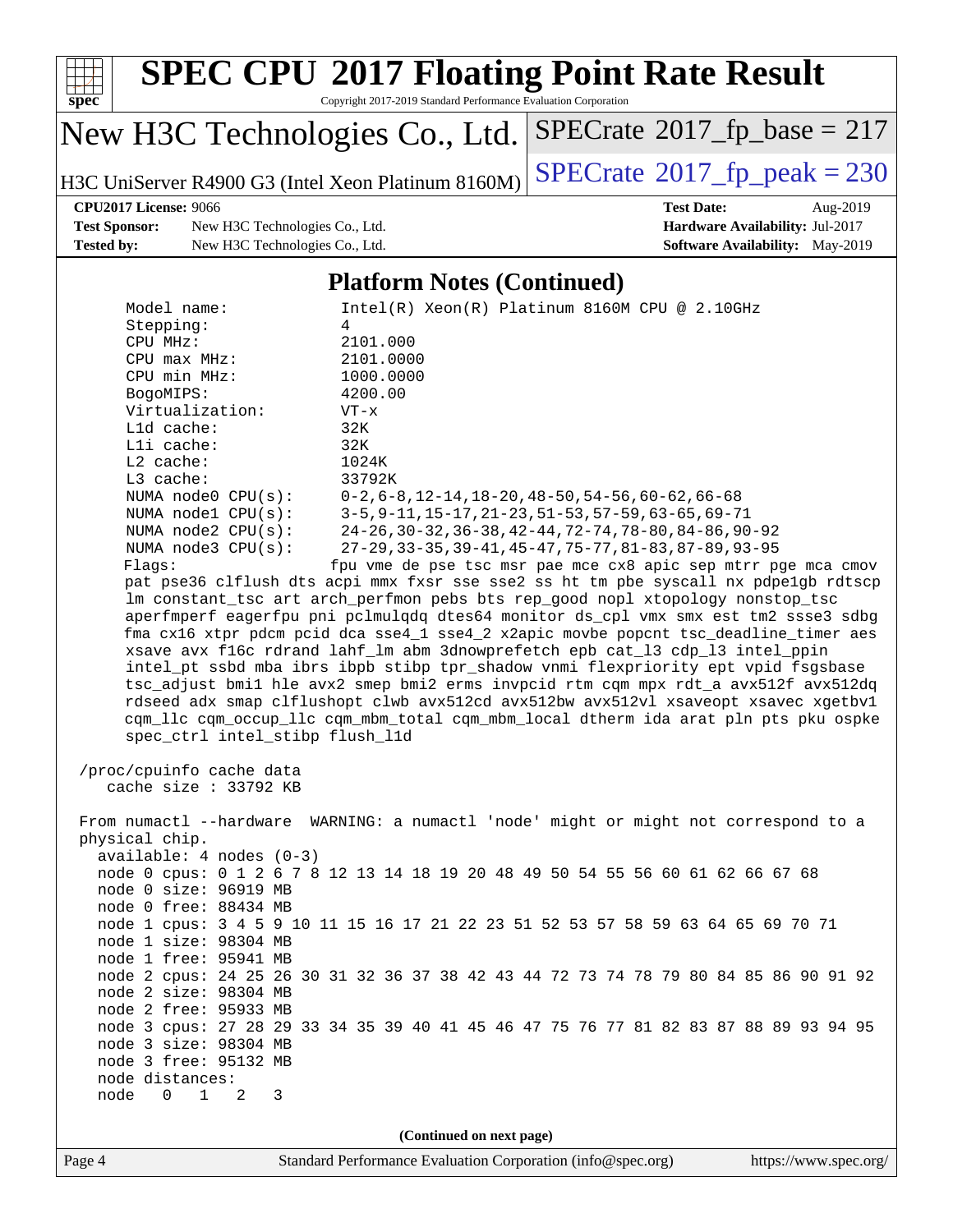| <b>SPEC CPU®2017 Floating Point Rate Result</b><br>Copyright 2017-2019 Standard Performance Evaluation Corporation<br>spec <sup>®</sup>                                                                                                                                                                                                                                                                                                                                                                                                                                                                                                                                                                                          |                                                                                                     |  |  |  |  |  |
|----------------------------------------------------------------------------------------------------------------------------------------------------------------------------------------------------------------------------------------------------------------------------------------------------------------------------------------------------------------------------------------------------------------------------------------------------------------------------------------------------------------------------------------------------------------------------------------------------------------------------------------------------------------------------------------------------------------------------------|-----------------------------------------------------------------------------------------------------|--|--|--|--|--|
| New H3C Technologies Co., Ltd.                                                                                                                                                                                                                                                                                                                                                                                                                                                                                                                                                                                                                                                                                                   | $SPECrate^{\circ}2017$ _fp_base = 217                                                               |  |  |  |  |  |
| $SPECTate@2017_fp\_peak = 230$<br>H3C UniServer R4900 G3 (Intel Xeon Platinum 8160M)                                                                                                                                                                                                                                                                                                                                                                                                                                                                                                                                                                                                                                             |                                                                                                     |  |  |  |  |  |
| <b>CPU2017 License: 9066</b><br><b>Test Sponsor:</b><br>New H3C Technologies Co., Ltd.<br><b>Tested by:</b><br>New H3C Technologies Co., Ltd.                                                                                                                                                                                                                                                                                                                                                                                                                                                                                                                                                                                    | <b>Test Date:</b><br>Aug-2019<br>Hardware Availability: Jul-2017<br>Software Availability: May-2019 |  |  |  |  |  |
| <b>Platform Notes (Continued)</b>                                                                                                                                                                                                                                                                                                                                                                                                                                                                                                                                                                                                                                                                                                |                                                                                                     |  |  |  |  |  |
| 21<br>0 :<br>10<br>11<br>21<br>10<br>1:<br>11<br>21<br>21<br>2:<br>21<br>21<br>11<br>10<br>3:<br>21<br>21<br>11<br>10<br>From /proc/meminfo<br>MemTotal:<br>394623376 kB<br>HugePages_Total:<br>0<br>Hugepagesize:<br>2048 kB<br>From /etc/*release* /etc/*version*<br>os-release:<br>NAME="Red Hat Enterprise Linux Server"<br>$VERSION='7.5 (Mainp0)"$<br>ID="rhel"<br>ID LIKE="fedora"<br>VARIANT="Server"<br>VARIANT ID="server"<br>VERSION_ID="7.5"<br>PRETTY_NAME="OpenShift Enterprise"<br>redhat-release: Red Hat Enterprise Linux Server release 7.5 (Maipo)<br>system-release: Red Hat Enterprise Linux Server release 7.5 (Maipo)<br>system-release-cpe: cpe:/o:redhat:enterprise_linux:7.5:ga:server<br>uname $-a$ : |                                                                                                     |  |  |  |  |  |
| Linux localhost.localdomain 3.10.0-957.el7.x86_64 #1 SMP Thu Oct 4 20:48:51 UTC 2018<br>x86_64 x86_64 x86_64 GNU/Linux                                                                                                                                                                                                                                                                                                                                                                                                                                                                                                                                                                                                           |                                                                                                     |  |  |  |  |  |
| Kernel self-reported vulnerability status:<br>CVE-2017-5754 (Meltdown):<br>Mitigation: PTI<br>CVE-2017-5753 (Spectre variant 1): Mitigation: Load fences, __user pointer sanitization<br>CVE-2017-5715 (Spectre variant 2): Mitigation: IBRS (kernel)                                                                                                                                                                                                                                                                                                                                                                                                                                                                            |                                                                                                     |  |  |  |  |  |
| run-level 3 Aug 19 22:42                                                                                                                                                                                                                                                                                                                                                                                                                                                                                                                                                                                                                                                                                                         |                                                                                                     |  |  |  |  |  |
| SPEC is set to: /home/speccpu<br>Filesystem<br>Size Used Avail Use% Mounted on<br>Type<br>/dev/mapper/rhel-home xfs<br>876G<br>79G 798G<br>9% /home                                                                                                                                                                                                                                                                                                                                                                                                                                                                                                                                                                              |                                                                                                     |  |  |  |  |  |
| Additional information from dmidecode follows. WARNING: Use caution when you interpret<br>this section. The 'dmidecode' program reads system data which is "intended to allow<br>hardware to be accurately determined", but the intent may not be met, as there are<br>frequent changes to hardware, firmware, and the "DMTF SMBIOS" standard.<br>BIOS American Megatrends Inc. 2.00.31 07/04/2019<br>Memory:                                                                                                                                                                                                                                                                                                                    |                                                                                                     |  |  |  |  |  |
| 12x Micron 36ASF4G72PZ-2G6D1 32 GB 2 rank 2666                                                                                                                                                                                                                                                                                                                                                                                                                                                                                                                                                                                                                                                                                   |                                                                                                     |  |  |  |  |  |
| (Continued on next page)<br>Page 5<br>Standard Performance Evaluation Corporation (info@spec.org)                                                                                                                                                                                                                                                                                                                                                                                                                                                                                                                                                                                                                                | https://www.spec.org/                                                                               |  |  |  |  |  |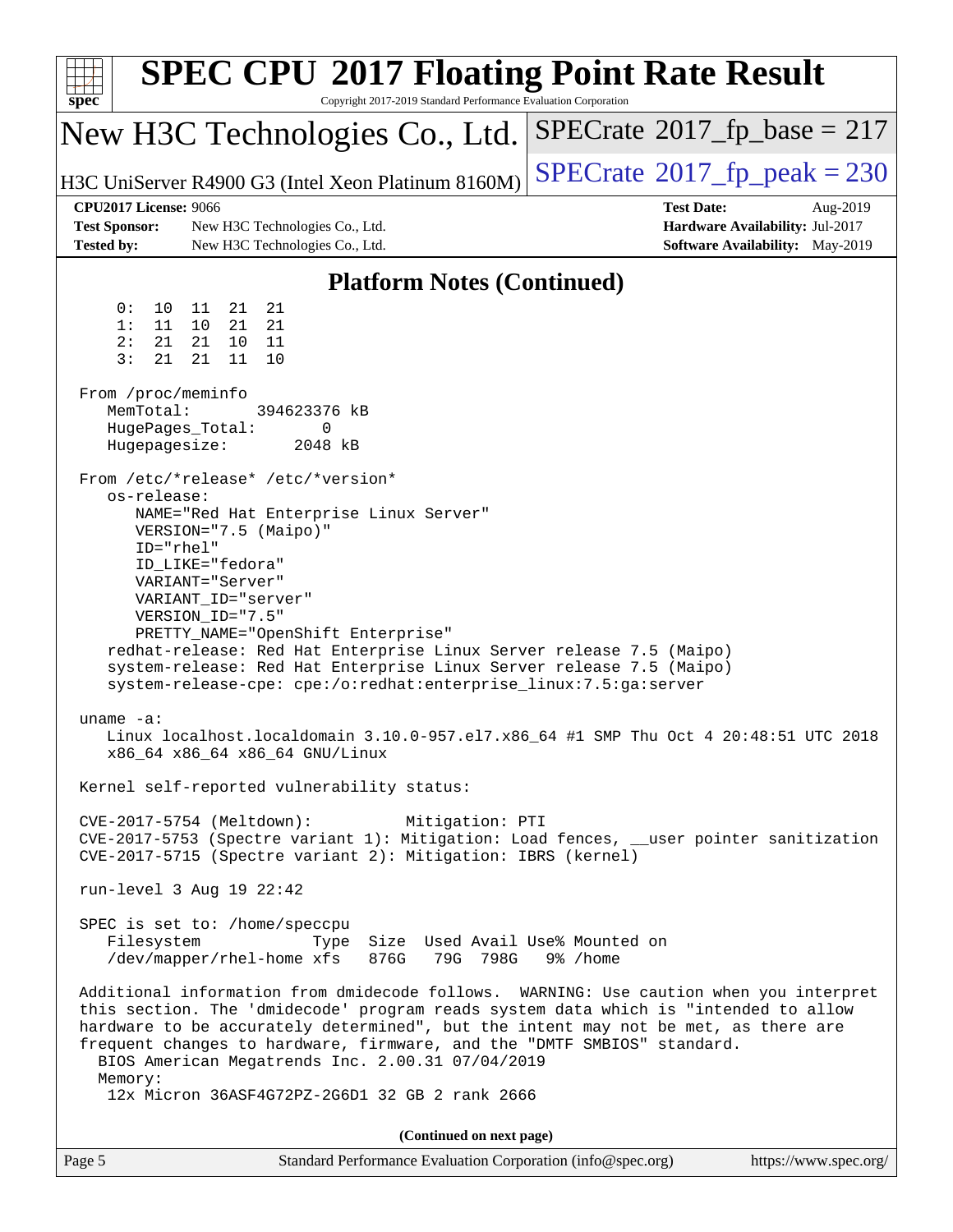| <b>SPEC CPU®2017 Floating Point Rate Result</b><br>Copyright 2017-2019 Standard Performance Evaluation Corporation<br>$spec^*$                                                                                                                       |  |  |  |  |  |  |
|------------------------------------------------------------------------------------------------------------------------------------------------------------------------------------------------------------------------------------------------------|--|--|--|--|--|--|
| $SPECrate$ <sup>®</sup> 2017_fp_base = 217<br>New H3C Technologies Co., Ltd.                                                                                                                                                                         |  |  |  |  |  |  |
| $SPECrate^{\circ}2017$ _fp_peak = 230<br>H3C UniServer R4900 G3 (Intel Xeon Platinum 8160M)                                                                                                                                                          |  |  |  |  |  |  |
| <b>CPU2017 License: 9066</b><br><b>Test Date:</b><br>Aug-2019<br><b>Test Sponsor:</b><br>New H3C Technologies Co., Ltd.<br>Hardware Availability: Jul-2017<br><b>Tested by:</b><br>New H3C Technologies Co., Ltd.<br>Software Availability: May-2019 |  |  |  |  |  |  |
| <b>Platform Notes (Continued)</b>                                                                                                                                                                                                                    |  |  |  |  |  |  |
| 12x NO DIMM NO DIMM                                                                                                                                                                                                                                  |  |  |  |  |  |  |
| (End of data from sysinfo program)                                                                                                                                                                                                                   |  |  |  |  |  |  |
| <b>Compiler Version Notes</b>                                                                                                                                                                                                                        |  |  |  |  |  |  |
| 519.1bm_r(base, peak) 538.imagick_r(base, peak)<br>C<br>544.nab_r(base, peak)                                                                                                                                                                        |  |  |  |  |  |  |
| Intel(R) C Intel(R) 64 Compiler for applications running on Intel(R) 64,<br>Version 19.0.4.227 Build 20190416<br>Copyright (C) 1985-2019 Intel Corporation. All rights reserved.                                                                     |  |  |  |  |  |  |
| 508.namd_r(base, peak) 510.parest_r(base, peak)<br>$C++$                                                                                                                                                                                             |  |  |  |  |  |  |
| $Intel(R)$ C++ Intel(R) 64 Compiler for applications running on Intel(R) 64,<br>Version 19.0.4.227 Build 20190416<br>Copyright (C) 1985-2019 Intel Corporation. All rights reserved.                                                                 |  |  |  |  |  |  |
| $C++$ , $C$<br>511.povray_r(base, peak) 526.blender_r(base, peak)                                                                                                                                                                                    |  |  |  |  |  |  |
| Intel(R) $C++$ Intel(R) 64 Compiler for applications running on Intel(R) 64,<br>Version 19.0.4.227 Build 20190416                                                                                                                                    |  |  |  |  |  |  |
| Copyright (C) 1985-2019 Intel Corporation. All rights reserved.<br>Intel(R) C Intel(R) 64 Compiler for applications running on Intel(R) 64,<br>Version 19.0.4.227 Build 20190416                                                                     |  |  |  |  |  |  |
| Copyright (C) 1985-2019 Intel Corporation. All rights reserved.                                                                                                                                                                                      |  |  |  |  |  |  |
| C++, C, Fortran   507.cactuBSSN_r(base, peak)                                                                                                                                                                                                        |  |  |  |  |  |  |
| Intel(R) C++ Intel(R) 64 Compiler for applications running on Intel(R) 64,<br>Version 19.0.4.227 Build 20190416                                                                                                                                      |  |  |  |  |  |  |
| Copyright (C) 1985-2019 Intel Corporation. All rights reserved.<br>Intel(R) C Intel(R) 64 Compiler for applications running on Intel(R) 64,<br>Version 19.0.4.227 Build 20190416                                                                     |  |  |  |  |  |  |
| Copyright (C) 1985-2019 Intel Corporation. All rights reserved.<br>$Intel(R)$ Fortran Intel(R) 64 Compiler for applications running on Intel(R)<br>64, Version 19.0.4.227 Build 20190416                                                             |  |  |  |  |  |  |
| Copyright (C) 1985-2019 Intel Corporation. All rights reserved.<br>(Continued on next page)                                                                                                                                                          |  |  |  |  |  |  |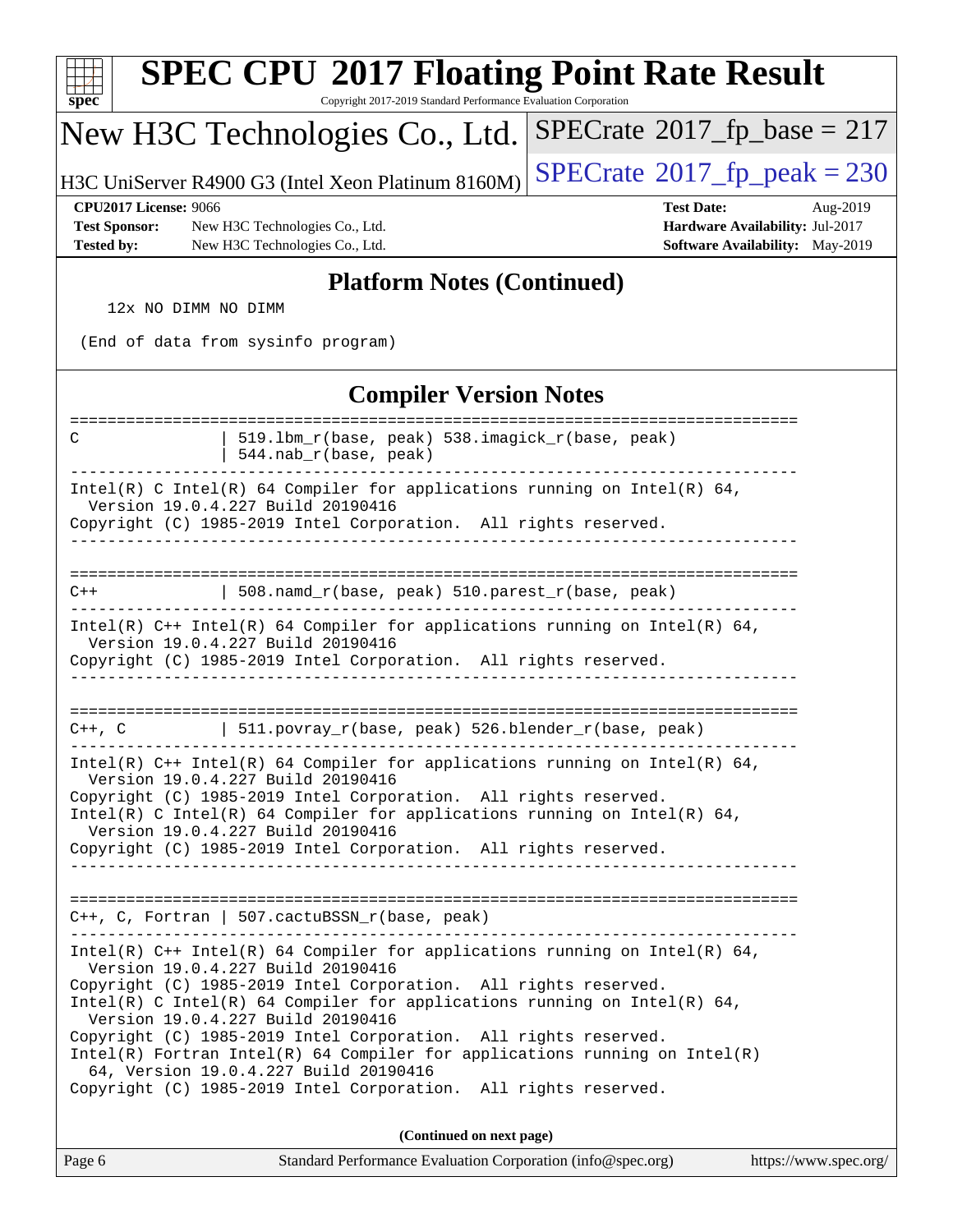| <b>SPEC CPU®2017 Floating Point Rate Result</b><br>Copyright 2017-2019 Standard Performance Evaluation Corporation<br>$spec^*$                                                                                                                       |                                                                                                                                                                                                                                                                                                                                                                              |                                      |  |  |  |  |  |
|------------------------------------------------------------------------------------------------------------------------------------------------------------------------------------------------------------------------------------------------------|------------------------------------------------------------------------------------------------------------------------------------------------------------------------------------------------------------------------------------------------------------------------------------------------------------------------------------------------------------------------------|--------------------------------------|--|--|--|--|--|
|                                                                                                                                                                                                                                                      | New H3C Technologies Co., Ltd.                                                                                                                                                                                                                                                                                                                                               | $SPECrate^{\circ}2017$ fp base = 217 |  |  |  |  |  |
| $SPECTate@2017fr peak = 230$<br>H3C UniServer R4900 G3 (Intel Xeon Platinum 8160M)                                                                                                                                                                   |                                                                                                                                                                                                                                                                                                                                                                              |                                      |  |  |  |  |  |
| <b>CPU2017 License: 9066</b><br><b>Test Date:</b><br>Aug-2019<br><b>Test Sponsor:</b><br>Hardware Availability: Jul-2017<br>New H3C Technologies Co., Ltd.<br>Software Availability: May-2019<br><b>Tested by:</b><br>New H3C Technologies Co., Ltd. |                                                                                                                                                                                                                                                                                                                                                                              |                                      |  |  |  |  |  |
|                                                                                                                                                                                                                                                      | <b>Compiler Version Notes (Continued)</b>                                                                                                                                                                                                                                                                                                                                    |                                      |  |  |  |  |  |
| Fortran                                                                                                                                                                                                                                              | 503.bwaves_r(base, peak) 549.fotonik3d_r(base, peak)<br>554.roms_r(base, peak)                                                                                                                                                                                                                                                                                               |                                      |  |  |  |  |  |
| $Intel(R)$ Fortran Intel(R) 64 Compiler for applications running on Intel(R)<br>64, Version 19.0.4.227 Build 20190416<br>Copyright (C) 1985-2019 Intel Corporation. All rights reserved.                                                             |                                                                                                                                                                                                                                                                                                                                                                              |                                      |  |  |  |  |  |
| Fortran, C                                                                                                                                                                                                                                           | 521.wrf_r(base, peak) 527.cam4_r(base, peak)                                                                                                                                                                                                                                                                                                                                 |                                      |  |  |  |  |  |
|                                                                                                                                                                                                                                                      | $Intel(R)$ Fortran Intel(R) 64 Compiler for applications running on Intel(R)<br>64, Version 19.0.4.227 Build 20190416<br>Copyright (C) 1985-2019 Intel Corporation. All rights reserved.<br>Intel(R) C Intel(R) 64 Compiler for applications running on Intel(R) 64,<br>Version 19.0.4.227 Build 20190416<br>Copyright (C) 1985-2019 Intel Corporation. All rights reserved. |                                      |  |  |  |  |  |
|                                                                                                                                                                                                                                                      | <b>Base Compiler Invocation</b>                                                                                                                                                                                                                                                                                                                                              |                                      |  |  |  |  |  |
| C benchmarks:<br>$\text{icc -m64 -std=cl1}$                                                                                                                                                                                                          |                                                                                                                                                                                                                                                                                                                                                                              |                                      |  |  |  |  |  |
| $C++$ benchmarks:<br>icpc -m64                                                                                                                                                                                                                       |                                                                                                                                                                                                                                                                                                                                                                              |                                      |  |  |  |  |  |
| Fortran benchmarks:<br>ifort -m64                                                                                                                                                                                                                    |                                                                                                                                                                                                                                                                                                                                                                              |                                      |  |  |  |  |  |
| Benchmarks using both Fortran and C:<br>ifort -m64 icc -m64 -std=c11                                                                                                                                                                                 |                                                                                                                                                                                                                                                                                                                                                                              |                                      |  |  |  |  |  |

[Benchmarks using both C and C++](http://www.spec.org/auto/cpu2017/Docs/result-fields.html#BenchmarksusingbothCandCXX): [icpc -m64](http://www.spec.org/cpu2017/results/res2019q3/cpu2017-20190822-17223.flags.html#user_CC_CXXbase_intel_icpc_64bit_4ecb2543ae3f1412ef961e0650ca070fec7b7afdcd6ed48761b84423119d1bf6bdf5cad15b44d48e7256388bc77273b966e5eb805aefd121eb22e9299b2ec9d9) [icc -m64 -std=c11](http://www.spec.org/cpu2017/results/res2019q3/cpu2017-20190822-17223.flags.html#user_CC_CXXbase_intel_icc_64bit_c11_33ee0cdaae7deeeab2a9725423ba97205ce30f63b9926c2519791662299b76a0318f32ddfffdc46587804de3178b4f9328c46fa7c2b0cd779d7a61945c91cd35)

[Benchmarks using Fortran, C, and C++:](http://www.spec.org/auto/cpu2017/Docs/result-fields.html#BenchmarksusingFortranCandCXX) [icpc -m64](http://www.spec.org/cpu2017/results/res2019q3/cpu2017-20190822-17223.flags.html#user_CC_CXX_FCbase_intel_icpc_64bit_4ecb2543ae3f1412ef961e0650ca070fec7b7afdcd6ed48761b84423119d1bf6bdf5cad15b44d48e7256388bc77273b966e5eb805aefd121eb22e9299b2ec9d9) [icc -m64 -std=c11](http://www.spec.org/cpu2017/results/res2019q3/cpu2017-20190822-17223.flags.html#user_CC_CXX_FCbase_intel_icc_64bit_c11_33ee0cdaae7deeeab2a9725423ba97205ce30f63b9926c2519791662299b76a0318f32ddfffdc46587804de3178b4f9328c46fa7c2b0cd779d7a61945c91cd35) [ifort -m64](http://www.spec.org/cpu2017/results/res2019q3/cpu2017-20190822-17223.flags.html#user_CC_CXX_FCbase_intel_ifort_64bit_24f2bb282fbaeffd6157abe4f878425411749daecae9a33200eee2bee2fe76f3b89351d69a8130dd5949958ce389cf37ff59a95e7a40d588e8d3a57e0c3fd751)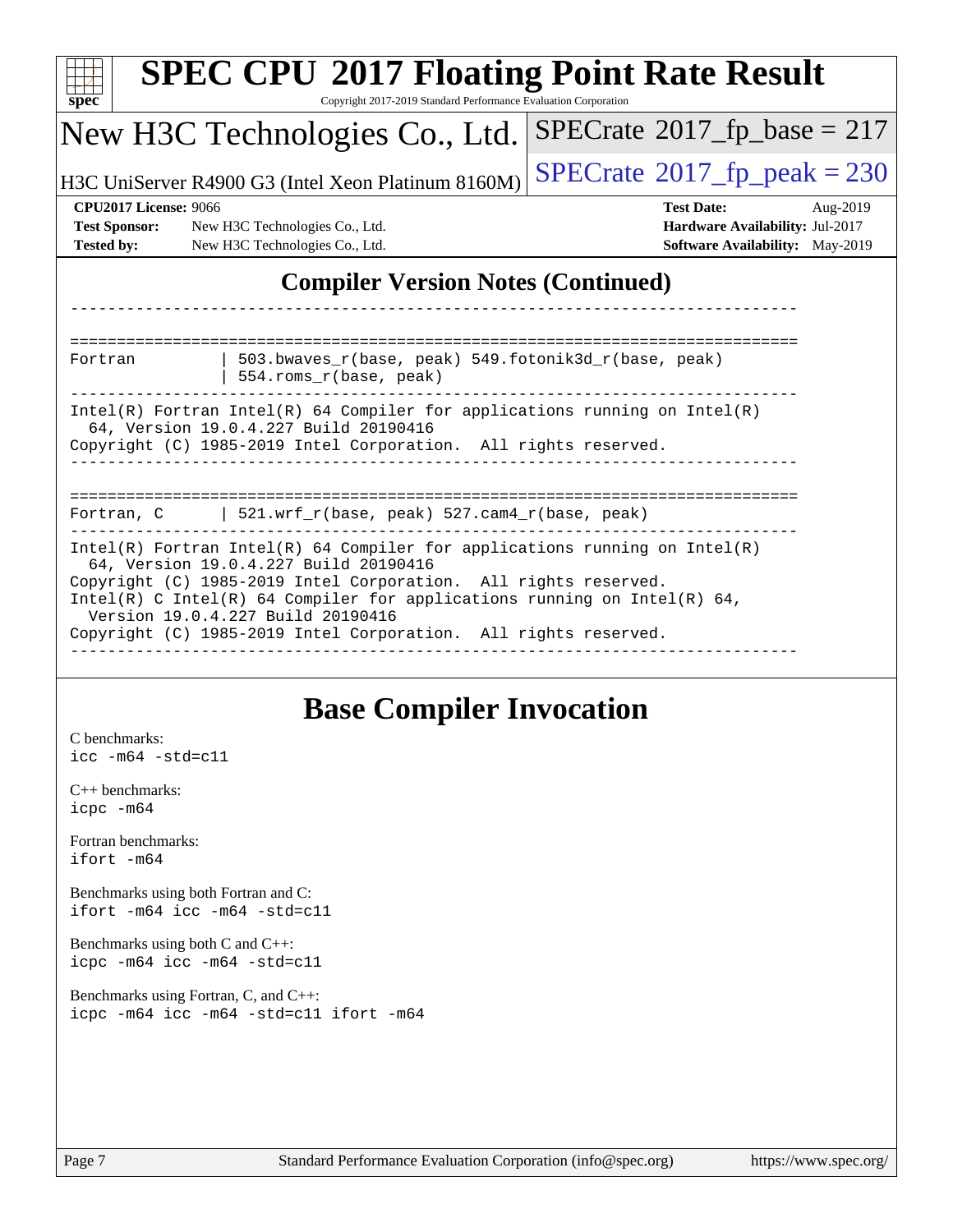

# **[SPEC CPU](http://www.spec.org/auto/cpu2017/Docs/result-fields.html#SPECCPU2017FloatingPointRateResult)[2017 Floating Point Rate Result](http://www.spec.org/auto/cpu2017/Docs/result-fields.html#SPECCPU2017FloatingPointRateResult)**

Copyright 2017-2019 Standard Performance Evaluation Corporation

## New H3C Technologies Co., Ltd.

H3C UniServer R4900 G3 (Intel Xeon Platinum  $8160M$ ) [SPECrate](http://www.spec.org/auto/cpu2017/Docs/result-fields.html#SPECrate2017fppeak)<sup>®</sup>[2017\\_fp\\_peak = 2](http://www.spec.org/auto/cpu2017/Docs/result-fields.html#SPECrate2017fppeak)30

 $SPECTate$ <sup>®</sup>[2017\\_fp\\_base =](http://www.spec.org/auto/cpu2017/Docs/result-fields.html#SPECrate2017fpbase) 217

**[Test Sponsor:](http://www.spec.org/auto/cpu2017/Docs/result-fields.html#TestSponsor)** New H3C Technologies Co., Ltd. **[Hardware Availability:](http://www.spec.org/auto/cpu2017/Docs/result-fields.html#HardwareAvailability)** Jul-2017 **[Tested by:](http://www.spec.org/auto/cpu2017/Docs/result-fields.html#Testedby)** New H3C Technologies Co., Ltd. **[Software Availability:](http://www.spec.org/auto/cpu2017/Docs/result-fields.html#SoftwareAvailability)** May-2019

**[CPU2017 License:](http://www.spec.org/auto/cpu2017/Docs/result-fields.html#CPU2017License)** 9066 **[Test Date:](http://www.spec.org/auto/cpu2017/Docs/result-fields.html#TestDate)** Aug-2019

### **[Base Portability Flags](http://www.spec.org/auto/cpu2017/Docs/result-fields.html#BasePortabilityFlags)**

 503.bwaves\_r: [-DSPEC\\_LP64](http://www.spec.org/cpu2017/results/res2019q3/cpu2017-20190822-17223.flags.html#suite_basePORTABILITY503_bwaves_r_DSPEC_LP64) 507.cactuBSSN\_r: [-DSPEC\\_LP64](http://www.spec.org/cpu2017/results/res2019q3/cpu2017-20190822-17223.flags.html#suite_basePORTABILITY507_cactuBSSN_r_DSPEC_LP64) 508.namd\_r: [-DSPEC\\_LP64](http://www.spec.org/cpu2017/results/res2019q3/cpu2017-20190822-17223.flags.html#suite_basePORTABILITY508_namd_r_DSPEC_LP64) 510.parest\_r: [-DSPEC\\_LP64](http://www.spec.org/cpu2017/results/res2019q3/cpu2017-20190822-17223.flags.html#suite_basePORTABILITY510_parest_r_DSPEC_LP64) 511.povray\_r: [-DSPEC\\_LP64](http://www.spec.org/cpu2017/results/res2019q3/cpu2017-20190822-17223.flags.html#suite_basePORTABILITY511_povray_r_DSPEC_LP64) 519.lbm\_r: [-DSPEC\\_LP64](http://www.spec.org/cpu2017/results/res2019q3/cpu2017-20190822-17223.flags.html#suite_basePORTABILITY519_lbm_r_DSPEC_LP64) 521.wrf\_r: [-DSPEC\\_LP64](http://www.spec.org/cpu2017/results/res2019q3/cpu2017-20190822-17223.flags.html#suite_basePORTABILITY521_wrf_r_DSPEC_LP64) [-DSPEC\\_CASE\\_FLAG](http://www.spec.org/cpu2017/results/res2019q3/cpu2017-20190822-17223.flags.html#b521.wrf_r_baseCPORTABILITY_DSPEC_CASE_FLAG) [-convert big\\_endian](http://www.spec.org/cpu2017/results/res2019q3/cpu2017-20190822-17223.flags.html#user_baseFPORTABILITY521_wrf_r_convert_big_endian_c3194028bc08c63ac5d04de18c48ce6d347e4e562e8892b8bdbdc0214820426deb8554edfa529a3fb25a586e65a3d812c835984020483e7e73212c4d31a38223) 526.blender\_r: [-DSPEC\\_LP64](http://www.spec.org/cpu2017/results/res2019q3/cpu2017-20190822-17223.flags.html#suite_basePORTABILITY526_blender_r_DSPEC_LP64) [-DSPEC\\_LINUX](http://www.spec.org/cpu2017/results/res2019q3/cpu2017-20190822-17223.flags.html#b526.blender_r_baseCPORTABILITY_DSPEC_LINUX) [-funsigned-char](http://www.spec.org/cpu2017/results/res2019q3/cpu2017-20190822-17223.flags.html#user_baseCPORTABILITY526_blender_r_force_uchar_40c60f00ab013830e2dd6774aeded3ff59883ba5a1fc5fc14077f794d777847726e2a5858cbc7672e36e1b067e7e5c1d9a74f7176df07886a243d7cc18edfe67) 527.cam4\_r: [-DSPEC\\_LP64](http://www.spec.org/cpu2017/results/res2019q3/cpu2017-20190822-17223.flags.html#suite_basePORTABILITY527_cam4_r_DSPEC_LP64) [-DSPEC\\_CASE\\_FLAG](http://www.spec.org/cpu2017/results/res2019q3/cpu2017-20190822-17223.flags.html#b527.cam4_r_baseCPORTABILITY_DSPEC_CASE_FLAG) 538.imagick\_r: [-DSPEC\\_LP64](http://www.spec.org/cpu2017/results/res2019q3/cpu2017-20190822-17223.flags.html#suite_basePORTABILITY538_imagick_r_DSPEC_LP64) 544.nab\_r: [-DSPEC\\_LP64](http://www.spec.org/cpu2017/results/res2019q3/cpu2017-20190822-17223.flags.html#suite_basePORTABILITY544_nab_r_DSPEC_LP64) 549.fotonik3d\_r: [-DSPEC\\_LP64](http://www.spec.org/cpu2017/results/res2019q3/cpu2017-20190822-17223.flags.html#suite_basePORTABILITY549_fotonik3d_r_DSPEC_LP64) 554.roms\_r: [-DSPEC\\_LP64](http://www.spec.org/cpu2017/results/res2019q3/cpu2017-20190822-17223.flags.html#suite_basePORTABILITY554_roms_r_DSPEC_LP64)

### **[Base Optimization Flags](http://www.spec.org/auto/cpu2017/Docs/result-fields.html#BaseOptimizationFlags)**

### [C benchmarks](http://www.spec.org/auto/cpu2017/Docs/result-fields.html#Cbenchmarks):

[-xCORE-AVX512](http://www.spec.org/cpu2017/results/res2019q3/cpu2017-20190822-17223.flags.html#user_CCbase_f-xCORE-AVX512) [-ipo](http://www.spec.org/cpu2017/results/res2019q3/cpu2017-20190822-17223.flags.html#user_CCbase_f-ipo) [-O3](http://www.spec.org/cpu2017/results/res2019q3/cpu2017-20190822-17223.flags.html#user_CCbase_f-O3) [-no-prec-div](http://www.spec.org/cpu2017/results/res2019q3/cpu2017-20190822-17223.flags.html#user_CCbase_f-no-prec-div) [-qopt-prefetch](http://www.spec.org/cpu2017/results/res2019q3/cpu2017-20190822-17223.flags.html#user_CCbase_f-qopt-prefetch) [-ffinite-math-only](http://www.spec.org/cpu2017/results/res2019q3/cpu2017-20190822-17223.flags.html#user_CCbase_f_finite_math_only_cb91587bd2077682c4b38af759c288ed7c732db004271a9512da14a4f8007909a5f1427ecbf1a0fb78ff2a814402c6114ac565ca162485bbcae155b5e4258871) [-qopt-mem-layout-trans=4](http://www.spec.org/cpu2017/results/res2019q3/cpu2017-20190822-17223.flags.html#user_CCbase_f-qopt-mem-layout-trans_fa39e755916c150a61361b7846f310bcdf6f04e385ef281cadf3647acec3f0ae266d1a1d22d972a7087a248fd4e6ca390a3634700869573d231a252c784941a8)

### [C++ benchmarks:](http://www.spec.org/auto/cpu2017/Docs/result-fields.html#CXXbenchmarks)

[-xCORE-AVX512](http://www.spec.org/cpu2017/results/res2019q3/cpu2017-20190822-17223.flags.html#user_CXXbase_f-xCORE-AVX512) [-ipo](http://www.spec.org/cpu2017/results/res2019q3/cpu2017-20190822-17223.flags.html#user_CXXbase_f-ipo) [-O3](http://www.spec.org/cpu2017/results/res2019q3/cpu2017-20190822-17223.flags.html#user_CXXbase_f-O3) [-no-prec-div](http://www.spec.org/cpu2017/results/res2019q3/cpu2017-20190822-17223.flags.html#user_CXXbase_f-no-prec-div) [-qopt-prefetch](http://www.spec.org/cpu2017/results/res2019q3/cpu2017-20190822-17223.flags.html#user_CXXbase_f-qopt-prefetch) [-ffinite-math-only](http://www.spec.org/cpu2017/results/res2019q3/cpu2017-20190822-17223.flags.html#user_CXXbase_f_finite_math_only_cb91587bd2077682c4b38af759c288ed7c732db004271a9512da14a4f8007909a5f1427ecbf1a0fb78ff2a814402c6114ac565ca162485bbcae155b5e4258871) [-qopt-mem-layout-trans=4](http://www.spec.org/cpu2017/results/res2019q3/cpu2017-20190822-17223.flags.html#user_CXXbase_f-qopt-mem-layout-trans_fa39e755916c150a61361b7846f310bcdf6f04e385ef281cadf3647acec3f0ae266d1a1d22d972a7087a248fd4e6ca390a3634700869573d231a252c784941a8)

### [Fortran benchmarks](http://www.spec.org/auto/cpu2017/Docs/result-fields.html#Fortranbenchmarks):

```
-xCORE-AVX512 -ipo -O3 -no-prec-div -qopt-prefetch
-ffinite-math-only -qopt-mem-layout-trans=4 -auto
-nostandard-realloc-lhs -align array32byte
```
[Benchmarks using both Fortran and C](http://www.spec.org/auto/cpu2017/Docs/result-fields.html#BenchmarksusingbothFortranandC):

```
-xCORE-AVX512 -ipo -O3 -no-prec-div -qopt-prefetch
-ffinite-math-only -qopt-mem-layout-trans=4 -auto
-nostandard-realloc-lhs -align array32byte
```
### [Benchmarks using both C and C++](http://www.spec.org/auto/cpu2017/Docs/result-fields.html#BenchmarksusingbothCandCXX):

```
-xCORE-AVX512 -ipo -O3 -no-prec-div -qopt-prefetch
-ffinite-math-only -qopt-mem-layout-trans=4
```
### [Benchmarks using Fortran, C, and C++:](http://www.spec.org/auto/cpu2017/Docs/result-fields.html#BenchmarksusingFortranCandCXX)

```
-xCORE-AVX512 -ipo -O3 -no-prec-div -qopt-prefetch
-ffinite-math-only -qopt-mem-layout-trans=4 -auto
-nostandard-realloc-lhs -align array32byte
```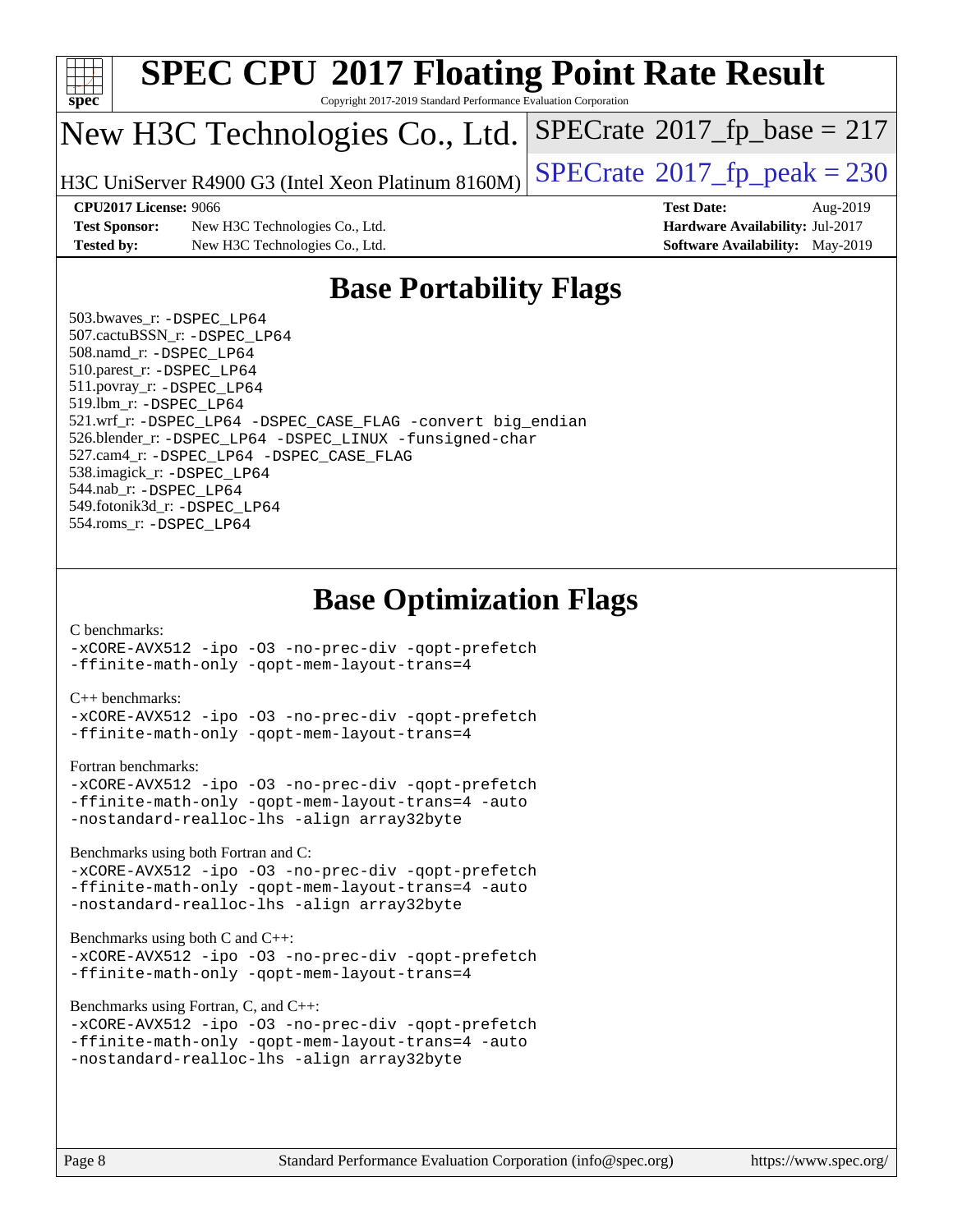| <b>SPEC CPU®2017 Floating Point Rate Result</b><br>Spec<br>Copyright 2017-2019 Standard Performance Evaluation Corporation |                                                    |                                        |  |  |  |  |  |
|----------------------------------------------------------------------------------------------------------------------------|----------------------------------------------------|----------------------------------------|--|--|--|--|--|
|                                                                                                                            | New H3C Technologies Co., Ltd.                     | $SPECrate^{\circ}2017_fp\_base = 217$  |  |  |  |  |  |
|                                                                                                                            | H3C UniServer R4900 G3 (Intel Xeon Platinum 8160M) | $SPECTate@2017_fp\_peak = 230$         |  |  |  |  |  |
|                                                                                                                            | <b>CPU2017 License: 9066</b>                       | <b>Test Date:</b><br>Aug-2019          |  |  |  |  |  |
| <b>Test Sponsor:</b>                                                                                                       | New H3C Technologies Co., Ltd.                     | Hardware Availability: Jul-2017        |  |  |  |  |  |
| <b>Tested by:</b>                                                                                                          | New H3C Technologies Co., Ltd.                     | <b>Software Availability:</b> May-2019 |  |  |  |  |  |
| <b>Peak Compiler Invocation</b>                                                                                            |                                                    |                                        |  |  |  |  |  |

### [C benchmarks](http://www.spec.org/auto/cpu2017/Docs/result-fields.html#Cbenchmarks): [icc -m64 -std=c11](http://www.spec.org/cpu2017/results/res2019q3/cpu2017-20190822-17223.flags.html#user_CCpeak_intel_icc_64bit_c11_33ee0cdaae7deeeab2a9725423ba97205ce30f63b9926c2519791662299b76a0318f32ddfffdc46587804de3178b4f9328c46fa7c2b0cd779d7a61945c91cd35)

[C++ benchmarks:](http://www.spec.org/auto/cpu2017/Docs/result-fields.html#CXXbenchmarks) [icpc -m64](http://www.spec.org/cpu2017/results/res2019q3/cpu2017-20190822-17223.flags.html#user_CXXpeak_intel_icpc_64bit_4ecb2543ae3f1412ef961e0650ca070fec7b7afdcd6ed48761b84423119d1bf6bdf5cad15b44d48e7256388bc77273b966e5eb805aefd121eb22e9299b2ec9d9)

[Fortran benchmarks](http://www.spec.org/auto/cpu2017/Docs/result-fields.html#Fortranbenchmarks): [ifort -m64](http://www.spec.org/cpu2017/results/res2019q3/cpu2017-20190822-17223.flags.html#user_FCpeak_intel_ifort_64bit_24f2bb282fbaeffd6157abe4f878425411749daecae9a33200eee2bee2fe76f3b89351d69a8130dd5949958ce389cf37ff59a95e7a40d588e8d3a57e0c3fd751)

[Benchmarks using both Fortran and C](http://www.spec.org/auto/cpu2017/Docs/result-fields.html#BenchmarksusingbothFortranandC): [ifort -m64](http://www.spec.org/cpu2017/results/res2019q3/cpu2017-20190822-17223.flags.html#user_CC_FCpeak_intel_ifort_64bit_24f2bb282fbaeffd6157abe4f878425411749daecae9a33200eee2bee2fe76f3b89351d69a8130dd5949958ce389cf37ff59a95e7a40d588e8d3a57e0c3fd751) [icc -m64 -std=c11](http://www.spec.org/cpu2017/results/res2019q3/cpu2017-20190822-17223.flags.html#user_CC_FCpeak_intel_icc_64bit_c11_33ee0cdaae7deeeab2a9725423ba97205ce30f63b9926c2519791662299b76a0318f32ddfffdc46587804de3178b4f9328c46fa7c2b0cd779d7a61945c91cd35)

```
Benchmarks using both C and C++: 
icpc -m64 icc -m64 -std=c11
```
[Benchmarks using Fortran, C, and C++:](http://www.spec.org/auto/cpu2017/Docs/result-fields.html#BenchmarksusingFortranCandCXX) [icpc -m64](http://www.spec.org/cpu2017/results/res2019q3/cpu2017-20190822-17223.flags.html#user_CC_CXX_FCpeak_intel_icpc_64bit_4ecb2543ae3f1412ef961e0650ca070fec7b7afdcd6ed48761b84423119d1bf6bdf5cad15b44d48e7256388bc77273b966e5eb805aefd121eb22e9299b2ec9d9) [icc -m64 -std=c11](http://www.spec.org/cpu2017/results/res2019q3/cpu2017-20190822-17223.flags.html#user_CC_CXX_FCpeak_intel_icc_64bit_c11_33ee0cdaae7deeeab2a9725423ba97205ce30f63b9926c2519791662299b76a0318f32ddfffdc46587804de3178b4f9328c46fa7c2b0cd779d7a61945c91cd35) [ifort -m64](http://www.spec.org/cpu2017/results/res2019q3/cpu2017-20190822-17223.flags.html#user_CC_CXX_FCpeak_intel_ifort_64bit_24f2bb282fbaeffd6157abe4f878425411749daecae9a33200eee2bee2fe76f3b89351d69a8130dd5949958ce389cf37ff59a95e7a40d588e8d3a57e0c3fd751)

### **[Peak Portability Flags](http://www.spec.org/auto/cpu2017/Docs/result-fields.html#PeakPortabilityFlags)**

Same as Base Portability Flags

## **[Peak Optimization Flags](http://www.spec.org/auto/cpu2017/Docs/result-fields.html#PeakOptimizationFlags)**

[C benchmarks](http://www.spec.org/auto/cpu2017/Docs/result-fields.html#Cbenchmarks):

```
 519.lbm_r: -prof-gen(pass 1) -prof-use(pass 2) -ipo -xCORE-AVX512
-O3 -no-prec-div -qopt-prefetch -ffinite-math-only
-qopt-mem-layout-trans=4
 538.imagick_r: -xCORE-AVX512 -ipo -O3 -no-prec-div -qopt-prefetch
-ffinite-math-only -qopt-mem-layout-trans=4
 544.nab_r: Same as 538.imagick_r
C++ benchmarks: 
 508.namd_r: -prof-gen(pass 1) -prof-use(pass 2) -ipo -xCORE-AVX512
-O3 -no-prec-div -qopt-prefetch -ffinite-math-only
-qopt-mem-layout-trans=4
```
**(Continued on next page)**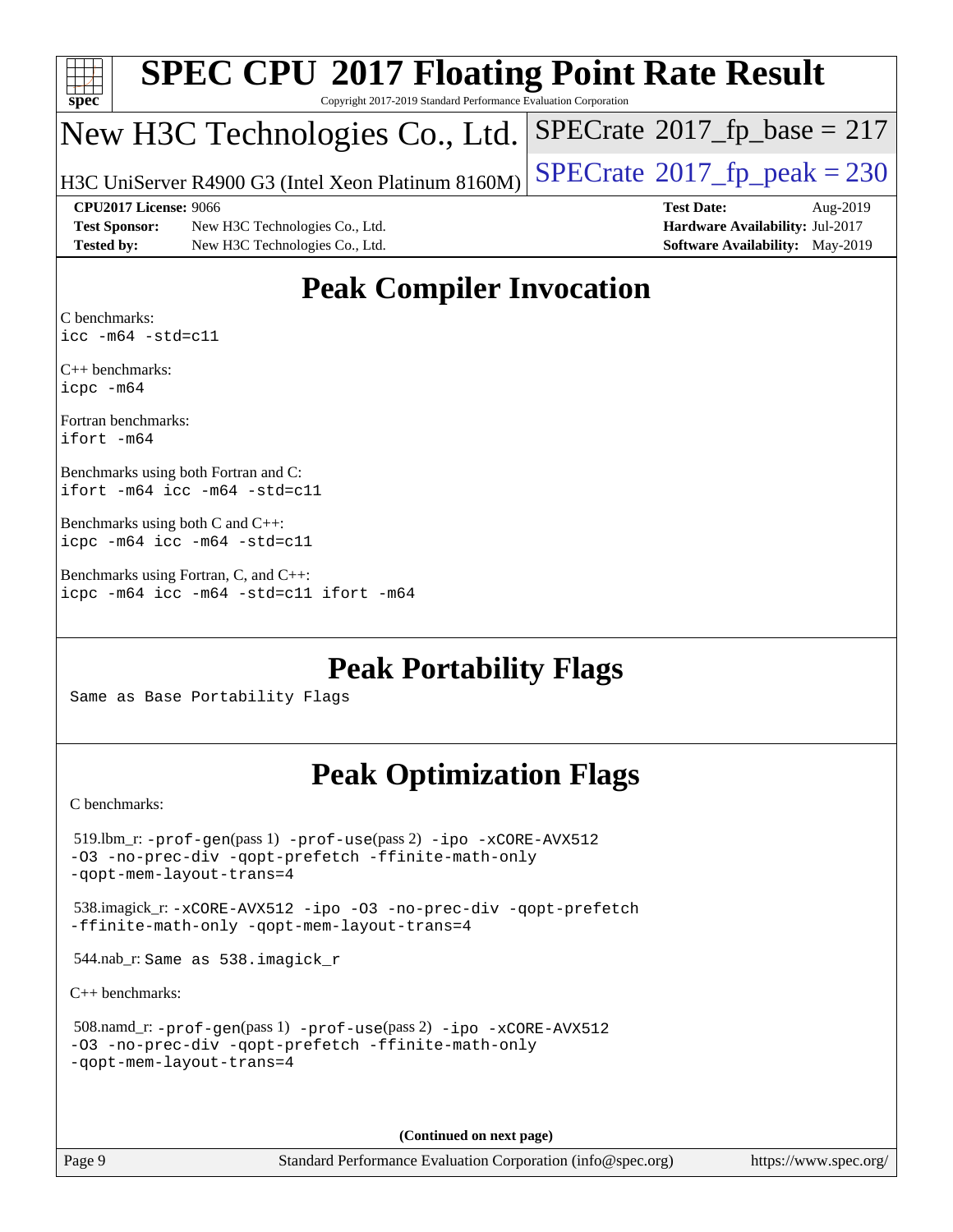

# **[SPEC CPU](http://www.spec.org/auto/cpu2017/Docs/result-fields.html#SPECCPU2017FloatingPointRateResult)[2017 Floating Point Rate Result](http://www.spec.org/auto/cpu2017/Docs/result-fields.html#SPECCPU2017FloatingPointRateResult)**

Copyright 2017-2019 Standard Performance Evaluation Corporation

## New H3C Technologies Co., Ltd.

H3C UniServer R4900 G3 (Intel Xeon Platinum 8160M)  $\big|\operatorname{SPECrate}@2017\_fp\_peak = 230$  $\big|\operatorname{SPECrate}@2017\_fp\_peak = 230$  $\big|\operatorname{SPECrate}@2017\_fp\_peak = 230$ 

 $SPECTate$ <sup>®</sup>[2017\\_fp\\_base =](http://www.spec.org/auto/cpu2017/Docs/result-fields.html#SPECrate2017fpbase) 217

**[Test Sponsor:](http://www.spec.org/auto/cpu2017/Docs/result-fields.html#TestSponsor)** New H3C Technologies Co., Ltd. **[Hardware Availability:](http://www.spec.org/auto/cpu2017/Docs/result-fields.html#HardwareAvailability) Jul-2017 [Tested by:](http://www.spec.org/auto/cpu2017/Docs/result-fields.html#Testedby)** New H3C Technologies Co., Ltd. **[Software Availability:](http://www.spec.org/auto/cpu2017/Docs/result-fields.html#SoftwareAvailability)** May-2019

**[CPU2017 License:](http://www.spec.org/auto/cpu2017/Docs/result-fields.html#CPU2017License)** 9066 **[Test Date:](http://www.spec.org/auto/cpu2017/Docs/result-fields.html#TestDate)** Aug-2019

## **[Peak Optimization Flags \(Continued\)](http://www.spec.org/auto/cpu2017/Docs/result-fields.html#PeakOptimizationFlags)**

Page 10 Standard Performance Evaluation Corporation [\(info@spec.org\)](mailto:info@spec.org) <https://www.spec.org/> 510.parest\_r: [-xCORE-AVX512](http://www.spec.org/cpu2017/results/res2019q3/cpu2017-20190822-17223.flags.html#user_peakCXXOPTIMIZE510_parest_r_f-xCORE-AVX512) [-ipo](http://www.spec.org/cpu2017/results/res2019q3/cpu2017-20190822-17223.flags.html#user_peakCXXOPTIMIZE510_parest_r_f-ipo) [-O3](http://www.spec.org/cpu2017/results/res2019q3/cpu2017-20190822-17223.flags.html#user_peakCXXOPTIMIZE510_parest_r_f-O3) [-no-prec-div](http://www.spec.org/cpu2017/results/res2019q3/cpu2017-20190822-17223.flags.html#user_peakCXXOPTIMIZE510_parest_r_f-no-prec-div) [-qopt-prefetch](http://www.spec.org/cpu2017/results/res2019q3/cpu2017-20190822-17223.flags.html#user_peakCXXOPTIMIZE510_parest_r_f-qopt-prefetch) [-ffinite-math-only](http://www.spec.org/cpu2017/results/res2019q3/cpu2017-20190822-17223.flags.html#user_peakCXXOPTIMIZE510_parest_r_f_finite_math_only_cb91587bd2077682c4b38af759c288ed7c732db004271a9512da14a4f8007909a5f1427ecbf1a0fb78ff2a814402c6114ac565ca162485bbcae155b5e4258871) [-qopt-mem-layout-trans=4](http://www.spec.org/cpu2017/results/res2019q3/cpu2017-20190822-17223.flags.html#user_peakCXXOPTIMIZE510_parest_r_f-qopt-mem-layout-trans_fa39e755916c150a61361b7846f310bcdf6f04e385ef281cadf3647acec3f0ae266d1a1d22d972a7087a248fd4e6ca390a3634700869573d231a252c784941a8) [Fortran benchmarks](http://www.spec.org/auto/cpu2017/Docs/result-fields.html#Fortranbenchmarks): 503.bwaves\_r: [-xCORE-AVX512](http://www.spec.org/cpu2017/results/res2019q3/cpu2017-20190822-17223.flags.html#user_peakFOPTIMIZE503_bwaves_r_f-xCORE-AVX512) [-ipo](http://www.spec.org/cpu2017/results/res2019q3/cpu2017-20190822-17223.flags.html#user_peakFOPTIMIZE503_bwaves_r_f-ipo) [-O3](http://www.spec.org/cpu2017/results/res2019q3/cpu2017-20190822-17223.flags.html#user_peakFOPTIMIZE503_bwaves_r_f-O3) [-no-prec-div](http://www.spec.org/cpu2017/results/res2019q3/cpu2017-20190822-17223.flags.html#user_peakFOPTIMIZE503_bwaves_r_f-no-prec-div) [-qopt-prefetch](http://www.spec.org/cpu2017/results/res2019q3/cpu2017-20190822-17223.flags.html#user_peakFOPTIMIZE503_bwaves_r_f-qopt-prefetch) [-ffinite-math-only](http://www.spec.org/cpu2017/results/res2019q3/cpu2017-20190822-17223.flags.html#user_peakFOPTIMIZE503_bwaves_r_f_finite_math_only_cb91587bd2077682c4b38af759c288ed7c732db004271a9512da14a4f8007909a5f1427ecbf1a0fb78ff2a814402c6114ac565ca162485bbcae155b5e4258871) [-qopt-mem-layout-trans=4](http://www.spec.org/cpu2017/results/res2019q3/cpu2017-20190822-17223.flags.html#user_peakFOPTIMIZE503_bwaves_r_f-qopt-mem-layout-trans_fa39e755916c150a61361b7846f310bcdf6f04e385ef281cadf3647acec3f0ae266d1a1d22d972a7087a248fd4e6ca390a3634700869573d231a252c784941a8) [-auto](http://www.spec.org/cpu2017/results/res2019q3/cpu2017-20190822-17223.flags.html#user_peakFOPTIMIZE503_bwaves_r_f-auto) [-nostandard-realloc-lhs](http://www.spec.org/cpu2017/results/res2019q3/cpu2017-20190822-17223.flags.html#user_peakEXTRA_FOPTIMIZE503_bwaves_r_f_2003_std_realloc_82b4557e90729c0f113870c07e44d33d6f5a304b4f63d4c15d2d0f1fab99f5daaed73bdb9275d9ae411527f28b936061aa8b9c8f2d63842963b95c9dd6426b8a) [-align array32byte](http://www.spec.org/cpu2017/results/res2019q3/cpu2017-20190822-17223.flags.html#user_peakEXTRA_FOPTIMIZE503_bwaves_r_align_array32byte_b982fe038af199962ba9a80c053b8342c548c85b40b8e86eb3cc33dee0d7986a4af373ac2d51c3f7cf710a18d62fdce2948f201cd044323541f22fc0fffc51b6) 549.fotonik3d\_r: Same as 503.bwaves\_r 554.roms\_r: [-prof-gen](http://www.spec.org/cpu2017/results/res2019q3/cpu2017-20190822-17223.flags.html#user_peakPASS1_FFLAGSPASS1_LDFLAGS554_roms_r_prof_gen_5aa4926d6013ddb2a31985c654b3eb18169fc0c6952a63635c234f711e6e63dd76e94ad52365559451ec499a2cdb89e4dc58ba4c67ef54ca681ffbe1461d6b36)(pass 1) [-prof-use](http://www.spec.org/cpu2017/results/res2019q3/cpu2017-20190822-17223.flags.html#user_peakPASS2_FFLAGSPASS2_LDFLAGS554_roms_r_prof_use_1a21ceae95f36a2b53c25747139a6c16ca95bd9def2a207b4f0849963b97e94f5260e30a0c64f4bb623698870e679ca08317ef8150905d41bd88c6f78df73f19)(pass 2) [-ipo](http://www.spec.org/cpu2017/results/res2019q3/cpu2017-20190822-17223.flags.html#user_peakPASS1_FOPTIMIZEPASS2_FOPTIMIZE554_roms_r_f-ipo) [-xCORE-AVX512](http://www.spec.org/cpu2017/results/res2019q3/cpu2017-20190822-17223.flags.html#user_peakPASS2_FOPTIMIZE554_roms_r_f-xCORE-AVX512) [-O3](http://www.spec.org/cpu2017/results/res2019q3/cpu2017-20190822-17223.flags.html#user_peakPASS1_FOPTIMIZEPASS2_FOPTIMIZE554_roms_r_f-O3) [-no-prec-div](http://www.spec.org/cpu2017/results/res2019q3/cpu2017-20190822-17223.flags.html#user_peakPASS1_FOPTIMIZEPASS2_FOPTIMIZE554_roms_r_f-no-prec-div) [-qopt-prefetch](http://www.spec.org/cpu2017/results/res2019q3/cpu2017-20190822-17223.flags.html#user_peakPASS1_FOPTIMIZEPASS2_FOPTIMIZE554_roms_r_f-qopt-prefetch) [-ffinite-math-only](http://www.spec.org/cpu2017/results/res2019q3/cpu2017-20190822-17223.flags.html#user_peakPASS1_FOPTIMIZEPASS2_FOPTIMIZE554_roms_r_f_finite_math_only_cb91587bd2077682c4b38af759c288ed7c732db004271a9512da14a4f8007909a5f1427ecbf1a0fb78ff2a814402c6114ac565ca162485bbcae155b5e4258871) [-qopt-mem-layout-trans=4](http://www.spec.org/cpu2017/results/res2019q3/cpu2017-20190822-17223.flags.html#user_peakPASS1_FOPTIMIZEPASS2_FOPTIMIZE554_roms_r_f-qopt-mem-layout-trans_fa39e755916c150a61361b7846f310bcdf6f04e385ef281cadf3647acec3f0ae266d1a1d22d972a7087a248fd4e6ca390a3634700869573d231a252c784941a8) [-auto](http://www.spec.org/cpu2017/results/res2019q3/cpu2017-20190822-17223.flags.html#user_peakPASS2_FOPTIMIZE554_roms_r_f-auto) [-nostandard-realloc-lhs](http://www.spec.org/cpu2017/results/res2019q3/cpu2017-20190822-17223.flags.html#user_peakEXTRA_FOPTIMIZE554_roms_r_f_2003_std_realloc_82b4557e90729c0f113870c07e44d33d6f5a304b4f63d4c15d2d0f1fab99f5daaed73bdb9275d9ae411527f28b936061aa8b9c8f2d63842963b95c9dd6426b8a) [-align array32byte](http://www.spec.org/cpu2017/results/res2019q3/cpu2017-20190822-17223.flags.html#user_peakEXTRA_FOPTIMIZE554_roms_r_align_array32byte_b982fe038af199962ba9a80c053b8342c548c85b40b8e86eb3cc33dee0d7986a4af373ac2d51c3f7cf710a18d62fdce2948f201cd044323541f22fc0fffc51b6) [Benchmarks using both Fortran and C](http://www.spec.org/auto/cpu2017/Docs/result-fields.html#BenchmarksusingbothFortranandC):  $-prof-qen(pass 1) -prof-use(pass 2) -ipo -xCORE-AVX512 -O3$  $-prof-qen(pass 1) -prof-use(pass 2) -ipo -xCORE-AVX512 -O3$  $-prof-qen(pass 1) -prof-use(pass 2) -ipo -xCORE-AVX512 -O3$  $-prof-qen(pass 1) -prof-use(pass 2) -ipo -xCORE-AVX512 -O3$  $-prof-qen(pass 1) -prof-use(pass 2) -ipo -xCORE-AVX512 -O3$  $-prof-qen(pass 1) -prof-use(pass 2) -ipo -xCORE-AVX512 -O3$  $-prof-qen(pass 1) -prof-use(pass 2) -ipo -xCORE-AVX512 -O3$  $-prof-qen(pass 1) -prof-use(pass 2) -ipo -xCORE-AVX512 -O3$ [-no-prec-div](http://www.spec.org/cpu2017/results/res2019q3/cpu2017-20190822-17223.flags.html#user_CC_FCpeak_f-no-prec-div) [-qopt-prefetch](http://www.spec.org/cpu2017/results/res2019q3/cpu2017-20190822-17223.flags.html#user_CC_FCpeak_f-qopt-prefetch) [-ffinite-math-only](http://www.spec.org/cpu2017/results/res2019q3/cpu2017-20190822-17223.flags.html#user_CC_FCpeak_f_finite_math_only_cb91587bd2077682c4b38af759c288ed7c732db004271a9512da14a4f8007909a5f1427ecbf1a0fb78ff2a814402c6114ac565ca162485bbcae155b5e4258871) [-qopt-mem-layout-trans=4](http://www.spec.org/cpu2017/results/res2019q3/cpu2017-20190822-17223.flags.html#user_CC_FCpeak_f-qopt-mem-layout-trans_fa39e755916c150a61361b7846f310bcdf6f04e385ef281cadf3647acec3f0ae266d1a1d22d972a7087a248fd4e6ca390a3634700869573d231a252c784941a8) [-auto](http://www.spec.org/cpu2017/results/res2019q3/cpu2017-20190822-17223.flags.html#user_CC_FCpeak_f-auto) [-nostandard-realloc-lhs](http://www.spec.org/cpu2017/results/res2019q3/cpu2017-20190822-17223.flags.html#user_CC_FCpeak_f_2003_std_realloc_82b4557e90729c0f113870c07e44d33d6f5a304b4f63d4c15d2d0f1fab99f5daaed73bdb9275d9ae411527f28b936061aa8b9c8f2d63842963b95c9dd6426b8a) [-align array32byte](http://www.spec.org/cpu2017/results/res2019q3/cpu2017-20190822-17223.flags.html#user_CC_FCpeak_align_array32byte_b982fe038af199962ba9a80c053b8342c548c85b40b8e86eb3cc33dee0d7986a4af373ac2d51c3f7cf710a18d62fdce2948f201cd044323541f22fc0fffc51b6) [Benchmarks using both C and C++](http://www.spec.org/auto/cpu2017/Docs/result-fields.html#BenchmarksusingbothCandCXX): 511.povray\_r: [-prof-gen](http://www.spec.org/cpu2017/results/res2019q3/cpu2017-20190822-17223.flags.html#user_peakPASS1_CFLAGSPASS1_CXXFLAGSPASS1_LDFLAGS511_povray_r_prof_gen_5aa4926d6013ddb2a31985c654b3eb18169fc0c6952a63635c234f711e6e63dd76e94ad52365559451ec499a2cdb89e4dc58ba4c67ef54ca681ffbe1461d6b36)(pass 1) [-prof-use](http://www.spec.org/cpu2017/results/res2019q3/cpu2017-20190822-17223.flags.html#user_peakPASS2_CFLAGSPASS2_CXXFLAGSPASS2_LDFLAGS511_povray_r_prof_use_1a21ceae95f36a2b53c25747139a6c16ca95bd9def2a207b4f0849963b97e94f5260e30a0c64f4bb623698870e679ca08317ef8150905d41bd88c6f78df73f19)(pass 2) [-ipo](http://www.spec.org/cpu2017/results/res2019q3/cpu2017-20190822-17223.flags.html#user_peakPASS1_COPTIMIZEPASS1_CXXOPTIMIZEPASS2_COPTIMIZEPASS2_CXXOPTIMIZE511_povray_r_f-ipo) [-xCORE-AVX512](http://www.spec.org/cpu2017/results/res2019q3/cpu2017-20190822-17223.flags.html#user_peakPASS2_COPTIMIZEPASS2_CXXOPTIMIZE511_povray_r_f-xCORE-AVX512) [-O3](http://www.spec.org/cpu2017/results/res2019q3/cpu2017-20190822-17223.flags.html#user_peakPASS1_COPTIMIZEPASS1_CXXOPTIMIZEPASS2_COPTIMIZEPASS2_CXXOPTIMIZE511_povray_r_f-O3) [-no-prec-div](http://www.spec.org/cpu2017/results/res2019q3/cpu2017-20190822-17223.flags.html#user_peakPASS1_COPTIMIZEPASS1_CXXOPTIMIZEPASS2_COPTIMIZEPASS2_CXXOPTIMIZE511_povray_r_f-no-prec-div) [-qopt-prefetch](http://www.spec.org/cpu2017/results/res2019q3/cpu2017-20190822-17223.flags.html#user_peakPASS1_COPTIMIZEPASS1_CXXOPTIMIZEPASS2_COPTIMIZEPASS2_CXXOPTIMIZE511_povray_r_f-qopt-prefetch) [-ffinite-math-only](http://www.spec.org/cpu2017/results/res2019q3/cpu2017-20190822-17223.flags.html#user_peakPASS1_COPTIMIZEPASS1_CXXOPTIMIZEPASS2_COPTIMIZEPASS2_CXXOPTIMIZE511_povray_r_f_finite_math_only_cb91587bd2077682c4b38af759c288ed7c732db004271a9512da14a4f8007909a5f1427ecbf1a0fb78ff2a814402c6114ac565ca162485bbcae155b5e4258871) [-qopt-mem-layout-trans=4](http://www.spec.org/cpu2017/results/res2019q3/cpu2017-20190822-17223.flags.html#user_peakPASS1_COPTIMIZEPASS1_CXXOPTIMIZEPASS2_COPTIMIZEPASS2_CXXOPTIMIZE511_povray_r_f-qopt-mem-layout-trans_fa39e755916c150a61361b7846f310bcdf6f04e385ef281cadf3647acec3f0ae266d1a1d22d972a7087a248fd4e6ca390a3634700869573d231a252c784941a8) 526.blender\_r: [-xCORE-AVX512](http://www.spec.org/cpu2017/results/res2019q3/cpu2017-20190822-17223.flags.html#user_peakCOPTIMIZECXXOPTIMIZE526_blender_r_f-xCORE-AVX512) [-ipo](http://www.spec.org/cpu2017/results/res2019q3/cpu2017-20190822-17223.flags.html#user_peakCOPTIMIZECXXOPTIMIZE526_blender_r_f-ipo) [-O3](http://www.spec.org/cpu2017/results/res2019q3/cpu2017-20190822-17223.flags.html#user_peakCOPTIMIZECXXOPTIMIZE526_blender_r_f-O3) [-no-prec-div](http://www.spec.org/cpu2017/results/res2019q3/cpu2017-20190822-17223.flags.html#user_peakCOPTIMIZECXXOPTIMIZE526_blender_r_f-no-prec-div) [-qopt-prefetch](http://www.spec.org/cpu2017/results/res2019q3/cpu2017-20190822-17223.flags.html#user_peakCOPTIMIZECXXOPTIMIZE526_blender_r_f-qopt-prefetch) [-ffinite-math-only](http://www.spec.org/cpu2017/results/res2019q3/cpu2017-20190822-17223.flags.html#user_peakCOPTIMIZECXXOPTIMIZE526_blender_r_f_finite_math_only_cb91587bd2077682c4b38af759c288ed7c732db004271a9512da14a4f8007909a5f1427ecbf1a0fb78ff2a814402c6114ac565ca162485bbcae155b5e4258871) [-qopt-mem-layout-trans=4](http://www.spec.org/cpu2017/results/res2019q3/cpu2017-20190822-17223.flags.html#user_peakCOPTIMIZECXXOPTIMIZE526_blender_r_f-qopt-mem-layout-trans_fa39e755916c150a61361b7846f310bcdf6f04e385ef281cadf3647acec3f0ae266d1a1d22d972a7087a248fd4e6ca390a3634700869573d231a252c784941a8) [Benchmarks using Fortran, C, and C++:](http://www.spec.org/auto/cpu2017/Docs/result-fields.html#BenchmarksusingFortranCandCXX) [-xCORE-AVX512](http://www.spec.org/cpu2017/results/res2019q3/cpu2017-20190822-17223.flags.html#user_CC_CXX_FCpeak_f-xCORE-AVX512) [-ipo](http://www.spec.org/cpu2017/results/res2019q3/cpu2017-20190822-17223.flags.html#user_CC_CXX_FCpeak_f-ipo) [-O3](http://www.spec.org/cpu2017/results/res2019q3/cpu2017-20190822-17223.flags.html#user_CC_CXX_FCpeak_f-O3) [-no-prec-div](http://www.spec.org/cpu2017/results/res2019q3/cpu2017-20190822-17223.flags.html#user_CC_CXX_FCpeak_f-no-prec-div) [-qopt-prefetch](http://www.spec.org/cpu2017/results/res2019q3/cpu2017-20190822-17223.flags.html#user_CC_CXX_FCpeak_f-qopt-prefetch) [-ffinite-math-only](http://www.spec.org/cpu2017/results/res2019q3/cpu2017-20190822-17223.flags.html#user_CC_CXX_FCpeak_f_finite_math_only_cb91587bd2077682c4b38af759c288ed7c732db004271a9512da14a4f8007909a5f1427ecbf1a0fb78ff2a814402c6114ac565ca162485bbcae155b5e4258871) [-qopt-mem-layout-trans=4](http://www.spec.org/cpu2017/results/res2019q3/cpu2017-20190822-17223.flags.html#user_CC_CXX_FCpeak_f-qopt-mem-layout-trans_fa39e755916c150a61361b7846f310bcdf6f04e385ef281cadf3647acec3f0ae266d1a1d22d972a7087a248fd4e6ca390a3634700869573d231a252c784941a8) [-auto](http://www.spec.org/cpu2017/results/res2019q3/cpu2017-20190822-17223.flags.html#user_CC_CXX_FCpeak_f-auto) [-nostandard-realloc-lhs](http://www.spec.org/cpu2017/results/res2019q3/cpu2017-20190822-17223.flags.html#user_CC_CXX_FCpeak_f_2003_std_realloc_82b4557e90729c0f113870c07e44d33d6f5a304b4f63d4c15d2d0f1fab99f5daaed73bdb9275d9ae411527f28b936061aa8b9c8f2d63842963b95c9dd6426b8a) [-align array32byte](http://www.spec.org/cpu2017/results/res2019q3/cpu2017-20190822-17223.flags.html#user_CC_CXX_FCpeak_align_array32byte_b982fe038af199962ba9a80c053b8342c548c85b40b8e86eb3cc33dee0d7986a4af373ac2d51c3f7cf710a18d62fdce2948f201cd044323541f22fc0fffc51b6) [The flags files that were used to format this result can be browsed at](tmsearch) <http://www.spec.org/cpu2017/flags/Intel-ic19.0u1-official-linux64.2019-07-09.html> [http://www.spec.org/cpu2017/flags/New\\_H3C-Platform-Settings-V1.3-SKL-RevD.2019-09-03.html](http://www.spec.org/cpu2017/flags/New_H3C-Platform-Settings-V1.3-SKL-RevD.2019-09-03.html) [You can also download the XML flags sources by saving the following links:](tmsearch) <http://www.spec.org/cpu2017/flags/Intel-ic19.0u1-official-linux64.2019-07-09.xml> [http://www.spec.org/cpu2017/flags/New\\_H3C-Platform-Settings-V1.3-SKL-RevD.2019-09-03.xml](http://www.spec.org/cpu2017/flags/New_H3C-Platform-Settings-V1.3-SKL-RevD.2019-09-03.xml)